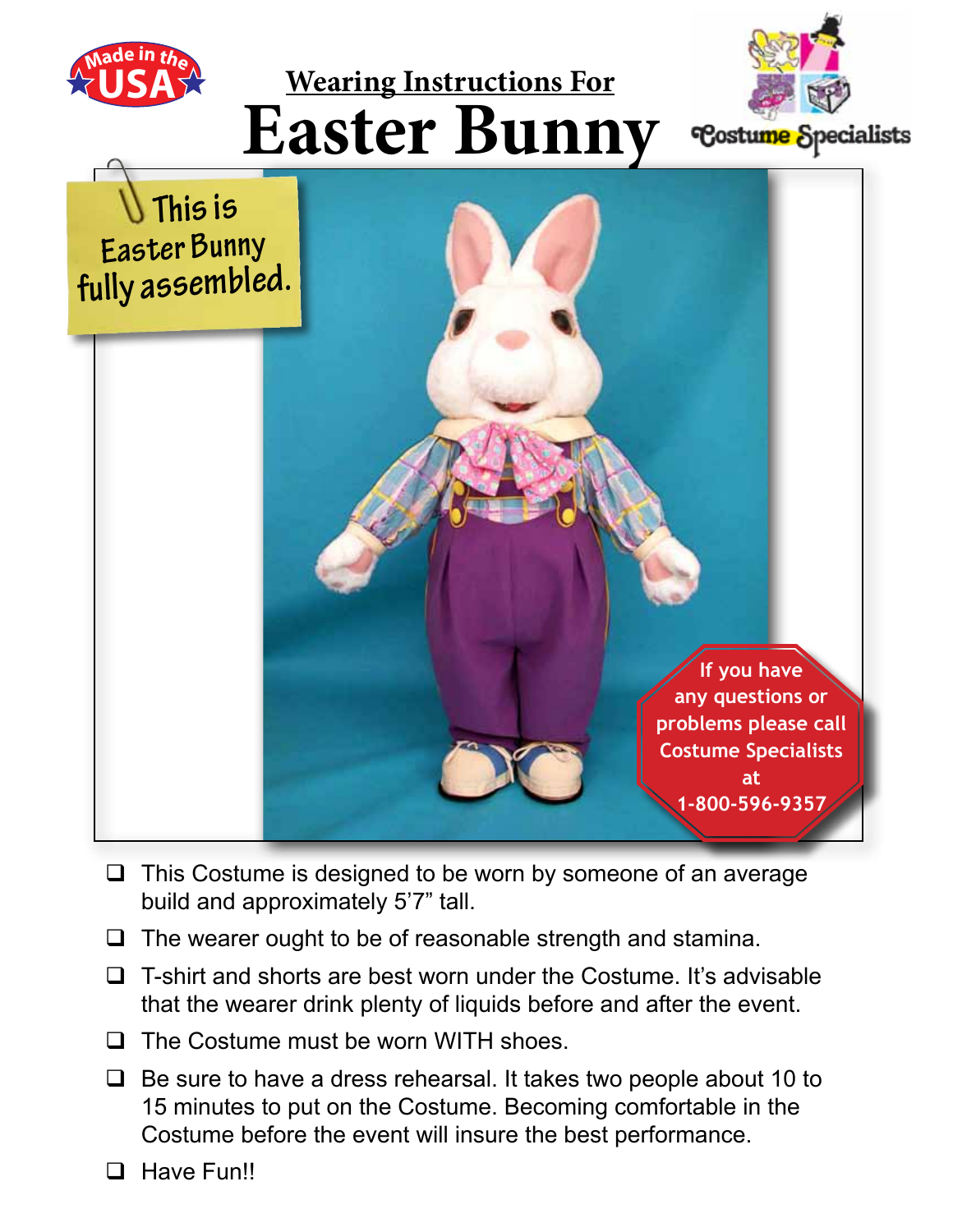

 **This is Easter Bunny's Parts List!**



**Jumpsuit**



**Shoe Bases**



**Body**



**Shoe Covers**



**2 BSC Fans (located in the Body)**



**2 Endura Batteries and VL-2 Charger**



**Frame Extension**



**Electrical Backpack**



**2 Support Straps**

**Additional Items not Pictured:**

- **• V-Mount (located in Electrical Backpack)**
- **• Y-Cable (located in Body )**
- **• Dust Bag**
- **• Shoe Bag**
- **• Charger Bag**
- **• Cleaning Instructions**
- **• Shipping Trunk**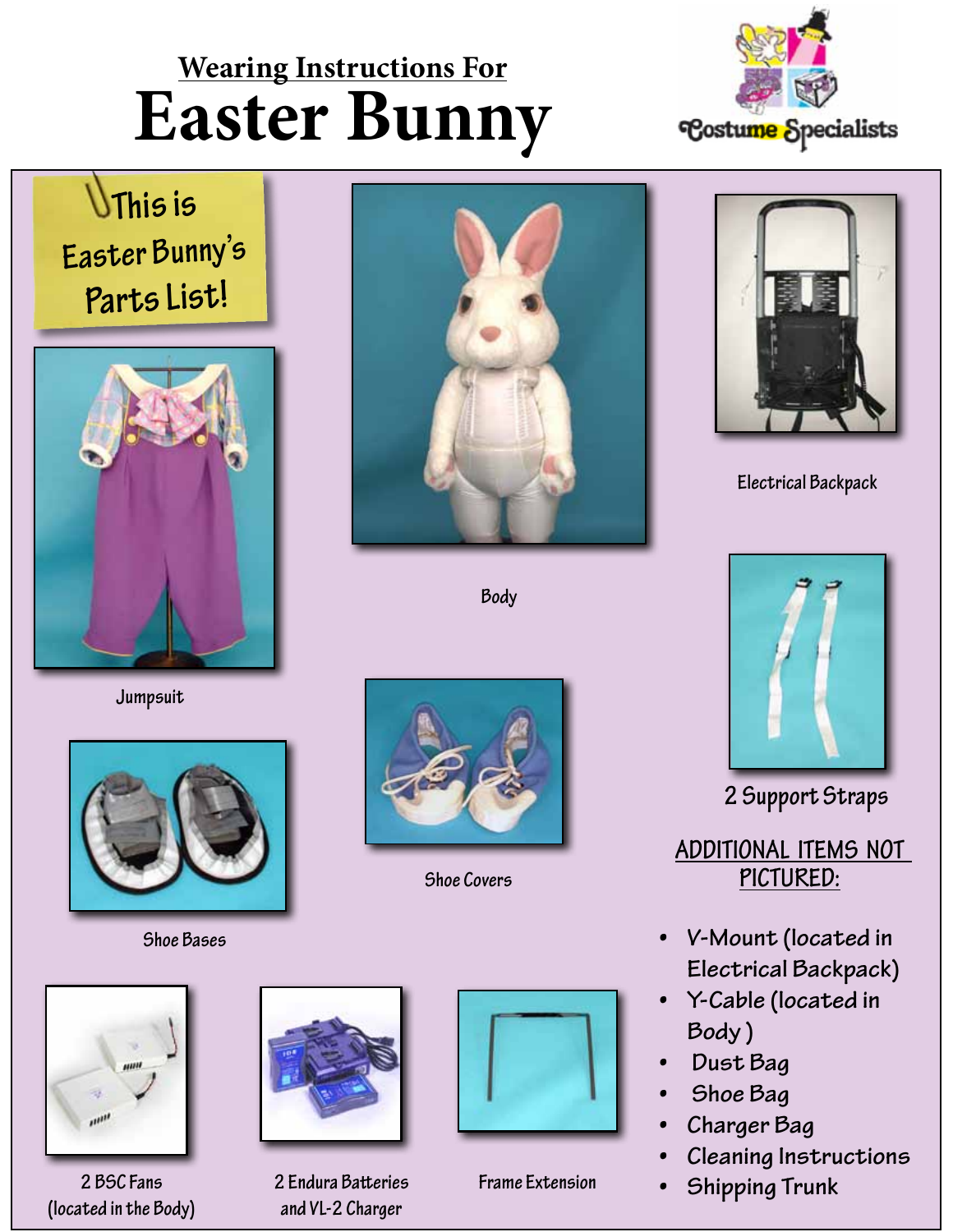



1 Check the Inventory. Make sure the Batteries are fully charged.

On the side of the Battery is a button push in to indicates how much life is left in the Battery.



Insert a fully  $\angle$ charged Battery into the V-mount Plate. Slide the Battery into the pocket on the back of the Backpack. Fasten the bag closed, allowing the Power Cord to hang out of the right side of the bag.



3 If Jumpsuit is not on the Body put it on.

Step three and four will make it easier to put on the Shoe Bases later.



4If Shoe Covers are not on feet, put them onto the Costume. Velcro into place making sure to line up center front and center back.



5Put on Backpack  $\mathbf{\mathcal{J}}$  and clip around waist. Adjust so the strap fits comfortably around waist, just above hips.



**6** Reach into the costume legs and find the elastic cuffs. Step foot into the cuff so that the top elastic sits at the knee, and the bottom elastic is secure at the ankle.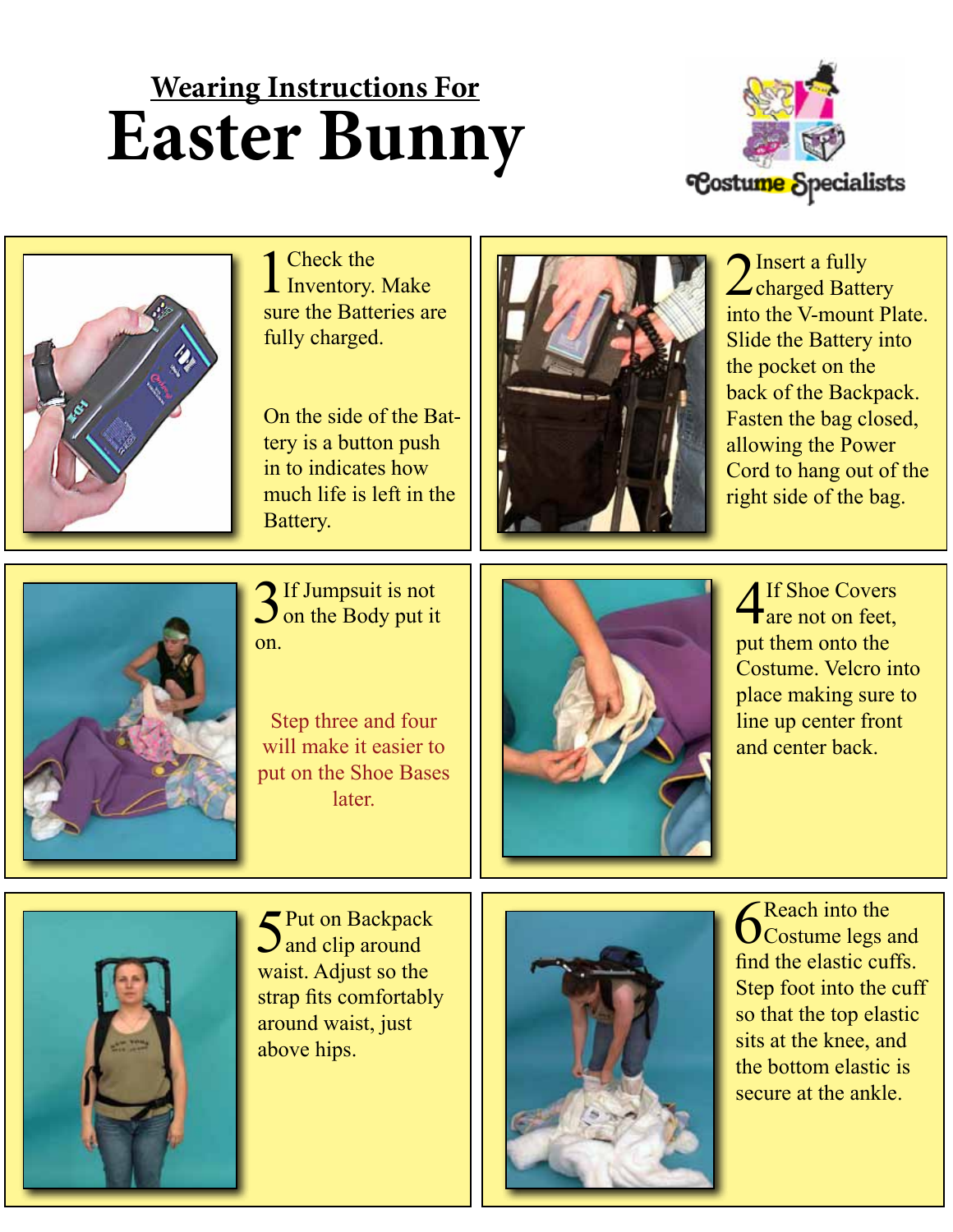



Place the wearer's foot into the Shoe Base. Secure the wearer's shoe in the sandal with the velcro.



**Q** Attach the velcro on  $\bigcirc$  the Shoe Base to the velcro on the Costumes foot, line up the center front and the center back. This should be a snug fit.

Once the Shoe Bases are on let the clothes drap around the ankles of the Body and finish dressing.



**O**Inside the Costume **T** there are Support Straps at each arm hole. Clip the straps to the top of the Backpack. Adjust the straps at the top of the Backpack to achieve the appropriate height. The straps will hold the weight of the Costume.



Plug the Power  $\bigcup$  Cord on the Backpack into the Y-Cable. The Fans should begin to run.



1 1 Inside the Head is a velcro tab called a "Clutchy". Velcro the Frame Extension to the Clutchy. Pull the Costume over the wearer and the Backpack.



1 2While inserting Extension into the Head of the Costume, pull Costume over the wearer and the Backpack. Insert Frame Extension into the pipes on the back of the Backpack.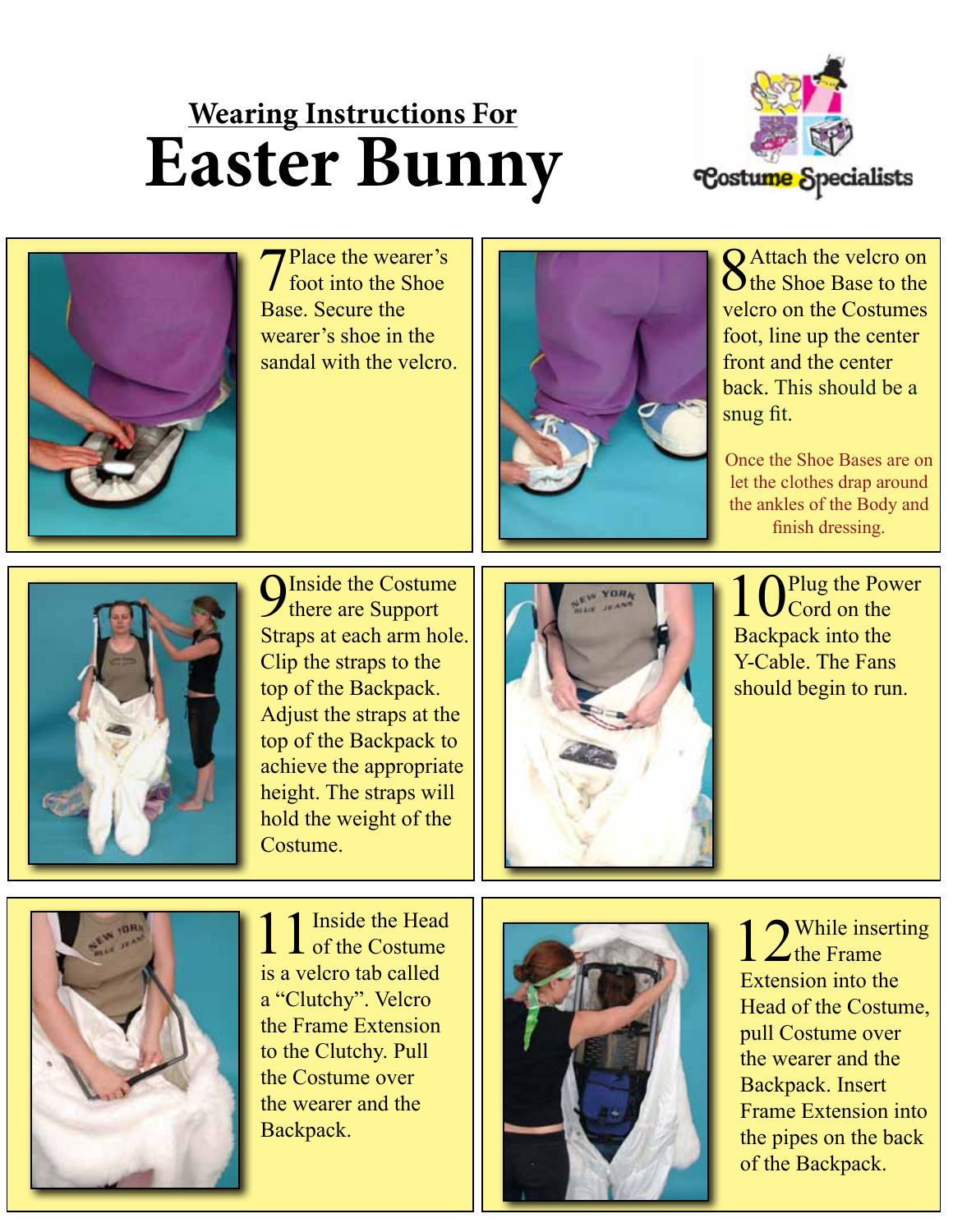



13To adjust the Costume, put Pins into holes on the pipes to raise the Frame Extension. The height may have to be determined after the wearer is inside the inflated Costume.



14<sup>Zip and velcro</sup> closed. Let the Costume inflate.

Inflation takes approximately 45 seconds.



1 S Snap Tail to Body and center into place.



16<sup>Pull the Clothes</sup> the Body. Have the wearer put their arms into Costume and snap the Collar to the Body around neck.



1 7<sup>Zip and velcro</sup> closed.



18Easter Bunny<br>
is now ready to entertain.